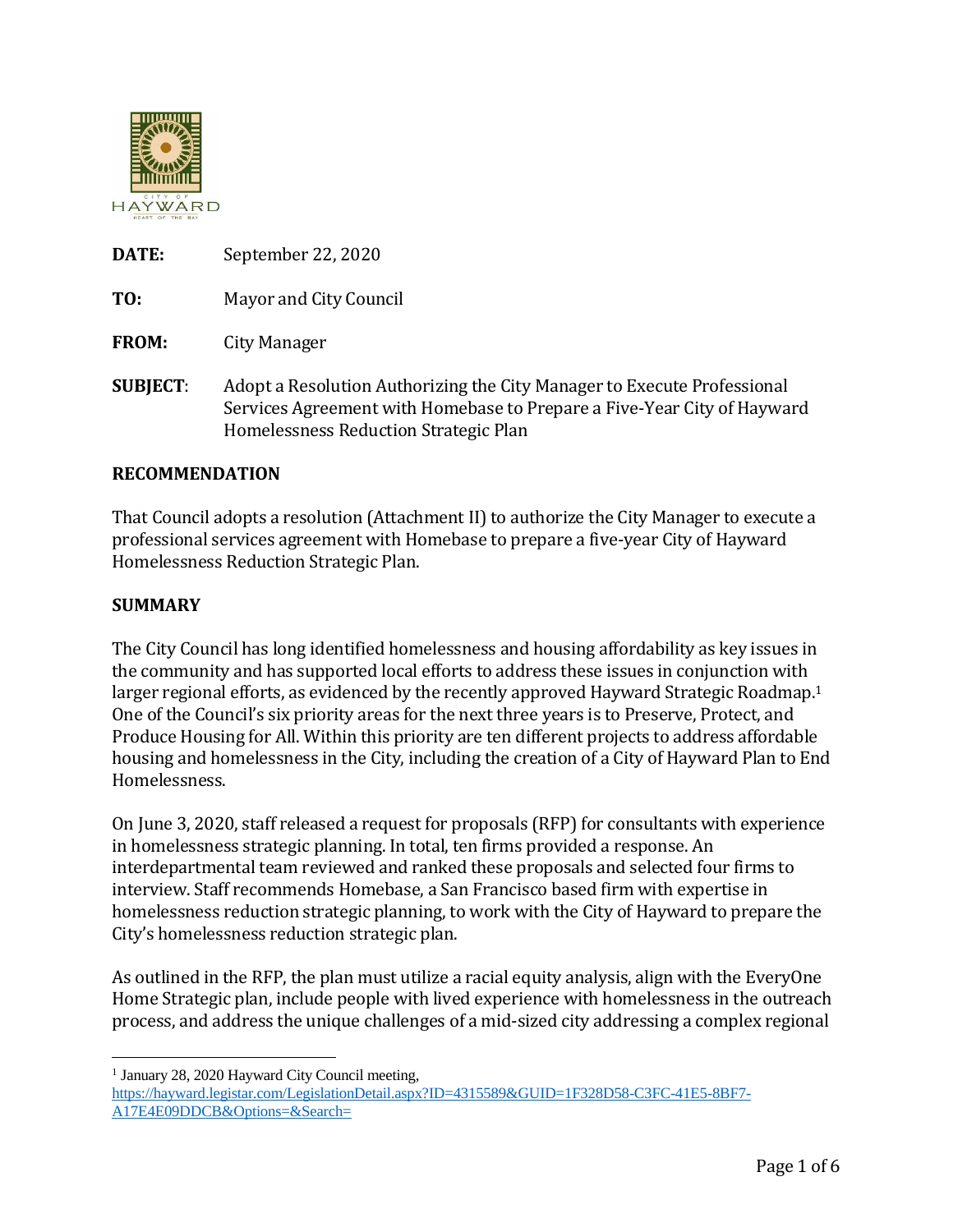crisis. In light of the recent COVID-19 global pandemic, the plan should also address the rapidly changing needs of the homeless community, as well as the financial and economic impacts of the global pandemic.

# **BACKGROUND**

On February 4, 2020, the Hayward City Council endorsed<sup>2</sup> the *EveryOne Home Plan to End Homelessness* (EveryOne Home Plan)3, laying out a county-wide approach to ending homelessness.

The EveryOne Home Plan recommends four broad strategies that together bring the necessary capacity, investment, partnership, and collective impact to end homelessness:

- *Expand Capacity*  the Alameda County system needs to expand temporary financial assistance and legal support, add more units of permanent supportive housing, add more units of subsidized permanent housing units, and expand street outreach and other services to unsheltered individuals.
- *Increase Investment* there is a need to identify new sources of financial investment from all levels of government.
- *Build Stronger Partnerships*  engaging in the leadership and expertise of people experiencing homelessness in governance, policy, planning, and service delivery, and expanding employment opportunities and career development within our system
- *Align Public Policies* advancing policies to reduce homelessness, such as protecting renters, increasing affordable housing, protecting dignity, health, and safety of those living on the streets, and counteracting disparate racial impacts of housing policies.

On June 3, 2020, staff released a request for proposals (RFP) for consultants with experience in homelessness strategic planning. As outlined in this RFP, the plan must utilize a racial equity analysis, align with the EveryOne Home Strategic plan, include people with lived experience with homelessness in the outreach process, and address the unique challenges of a mid-sized city addressing a complex regional crisis. In light of the recent COVID-19 global pandemic, the plan should also address the rapidly changing needs of the homeless community, as well as the financial and economic impacts of the global pandemic. A full copy of the RFP can be found online. <sup>4</sup>

## **DISCUSSION**

 $\overline{a}$ 

Staff recommends that Council adopts a resolution authorizing the City Manager to execute a professional services agreement with Homebase to prepare the City's homelessness reduction plan in an amount not to exceed \$101,953. Staff recommends this based on the following:

<sup>2</sup> February 4, 2020 Hayward City Council meeting,

<https://hayward.legistar.com/LegislationDetail.aspx?ID=4321500&GUID=2A65C2DC-C510-4662-AF34-BE7A0FF18D7B&Options=&Search=> <sup>3</sup> 2018 EveryOne Home Strategic Plan[, http://everyonehome.org/wp-content/uploads/2016/02/FINAL-EveryOne-Home-](http://everyonehome.org/wp-content/uploads/2016/02/FINAL-EveryOne-Home-Plan.pdf)[Plan.pdf](http://everyonehome.org/wp-content/uploads/2016/02/FINAL-EveryOne-Home-Plan.pdf)

<sup>4</sup> [https://www.hayward-ca.gov/sites/default/files/rfp/City-of-Hayward-Homelessness-](https://www.hayward-ca.gov/sites/default/files/rfp/City-of-Hayward-Homelessness-Reduction%20Strategic%20Plan.pdf)[Reduction%20Strategic%20Plan.pdf](https://www.hayward-ca.gov/sites/default/files/rfp/City-of-Hayward-Homelessness-Reduction%20Strategic%20Plan.pdf)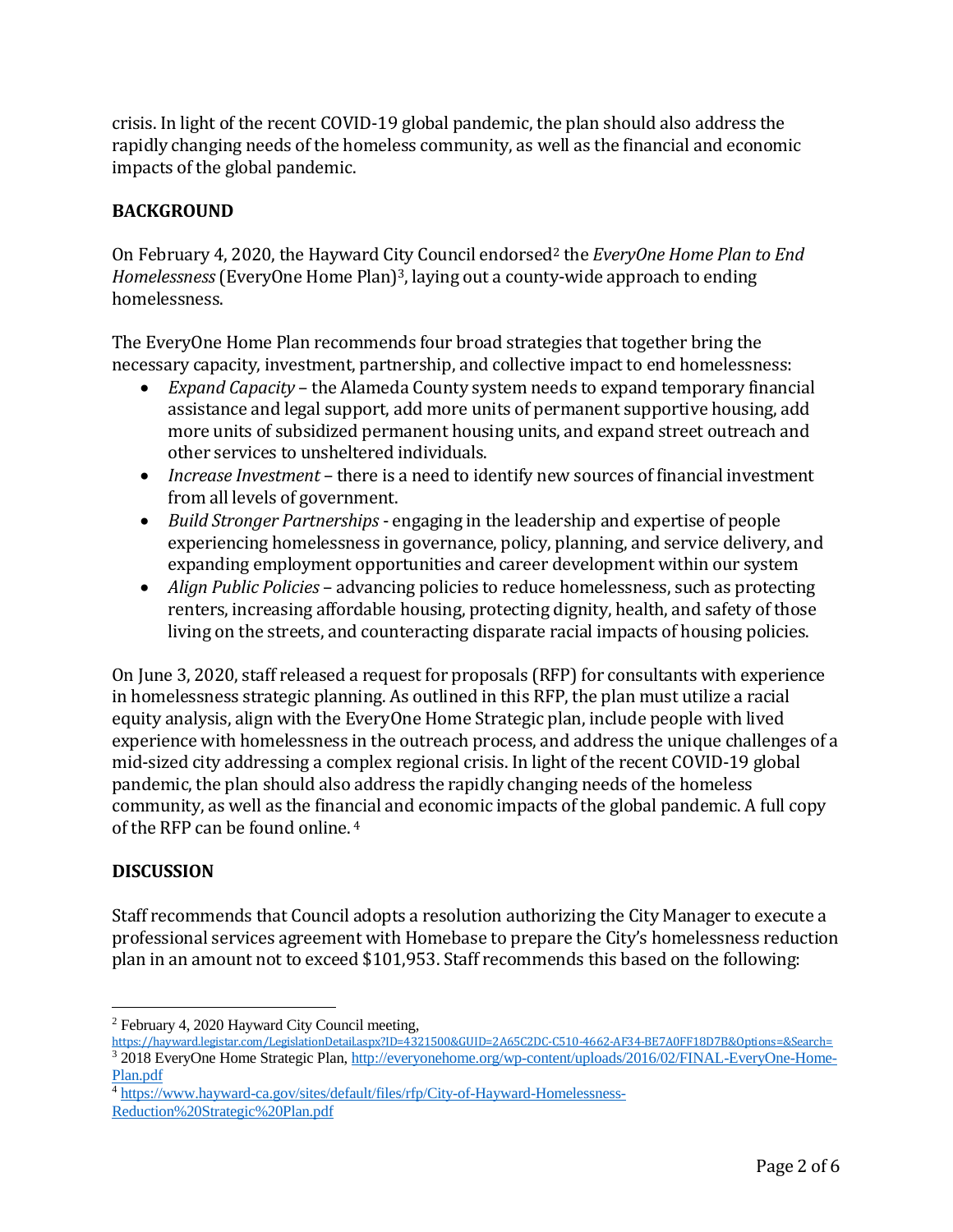**Comprehensive, cost-reasonable, and responsive proposal:** Ten proposals were submitted in response to the June 2020 RFP for Homelessness Reduction Strategic Planning services. Homebase submitted a comprehensive and cost-reasonable proposal that was responsive to the needs of the City.

**Subject matter expertise:** Homebase brings 30 years of experience in working with communities to identify and analyze the root causes of homelessness and develop effective systems and solutions to prevent and end homelessness. A key area of focus for Homebase is assisting communities and agencies with the development of strategic plans. Homebase has facilitated multi-sector strategic planning processes to address homelessness in dozens of states and communities, including but not limited to plans for El Dorado County (current), Stockton/San Joaquin County (2020), Marin County (2019), and Santa Clara County (2014- 20).

**Racial equity lens:** Homebase considers equity analysis to be a critically important aspect of all of their work, and looks at more than just resource gaps, but also who is being underserved or not served at all.

A summary of Homebase's proposal is outlined below. A copy of their draft scope of work submitted as part of their RFP can be found in Attachment III (note: the timeline listed in this draft scope of work will need to be updated).

The Homebase proposal will include the following four phases:

## **Phase 1: Assessment of Existing Systems and Services (October 2020 – December 2020)**

Phase I will focus on gathering information and data to develop a baseline understanding of the City of Hayward's strengths, needs, and gaps in relation to homelessness. As part of this phase, Homebase will carry out a needs assessment and gap analysis that identifies existing housing and services, unmet needs, and priority gaps to be addressed. This assessment will be conducted based on: review of key documents; analysis of the Homeless Management Information System (HMIS) and other data on numbers, needs and performance; targeted discussions with key stakeholders to contextualize the data and information gathered; client focus groups; and/or provider e-surveys.

The gap analysis will look at the homelessness system of care overall and at sub-population and sub-regional needs and differential access, and it will consider both the need for new programs as well as improvements to the operation of existing housing and services. Homebase will also review and analyze the Alameda County EveryOne Home Strategic Plan, the Hayward Strategic Roadmap, and other initiatives underway in the City, County, and region to ensure that the plan is informed by and aligned with the work that has already begun. During Phase I, Homebase proposes to convene a Steering Committee that includes key cross-sector stakeholders and is responsible for overseeing the process and ensuring implementation of the plan.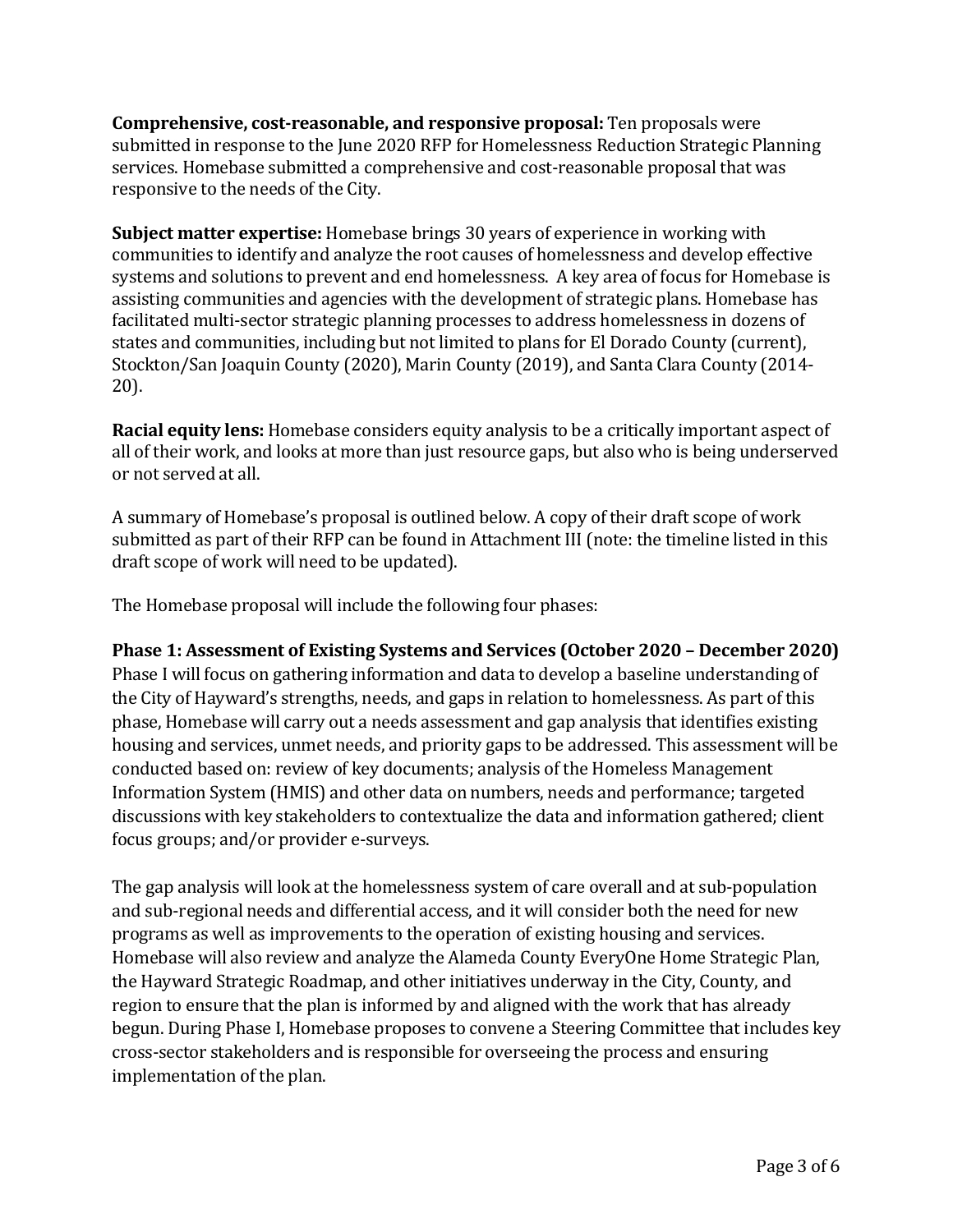## **Phase II: Stakeholder Engagement/Input (October 2020 – January 2021)**

Homebase will facilitate a comprehensive community engagement process to ensure that planning and recommendation development is based on concrete information about local needs and resources. Building upon the needs assessment and gaps analysis begun during Phase I, Homebase will conduct a deeper environmental review/assessment grounded in community engagement via a community kick-off event, virtual stakeholder interviews, community work sessions, and meetings with City staff.

## **Phase III: Synthesis and Draft Plan Development (January 2021 – February 2021)**

Phase III will focus on culling information gathered during the assessment and stakeholder engagement processes in Phases I and II to identify overall strengths, unmet needs, priority gaps, and opportunities present in Hayward to address homelessness. Homebase will work with the Steering Committee and/or City staff to flesh out and refine the mission, goals, objectives, and strategies/action steps, in alignment with the EveryOne Home Strategic Plan and Hayward Strategic Roadmap, to guide the City in addressing homelessness over the next five years. Recognizing the Hayward City Council's commitment to addressing homelessness, Homebase will propose preliminary strategies for the City to consider ahead of Fiscal Year 2022 (FY 2022) budget planning to maximize the impact of its housing and service dollars and to ensure appropriate coordination with the County.

# **Phase IV: Finalization and Approval of Strategic Plan (February 2021 – April/May 2021)**

Homebase will incorporate the feedback received during Phase III into a final version of the Hayward Homelessness Reduction Strategic Plan. The Plan will identify City actions that support the EveryOne Home Strategic Plan for Alameda County goals and strategic priorities, are not duplicative, and leverage additional resources for collective impact on homelessness. Homebase will incorporate an implementation plan, roles and responsibilities, and milestones into the final plan.

## **ECONOMIC IMPACT**

At this time, there is no associated economic impact with this item. Once the City has developed its plan to end homelessness, there may be economic impacts associated with its implementation, including the creation and retention of jobs, creation of affordable housing, and reduced poverty rates in the City.

## **FISCAL IMPACT**

The Homelessness Reduction Strategic Plan will be funded primarily through Community Development Block Grant (CDBG) administrative funds and will not take-away from available funding for nonprofits. Staff proposes to reallocate up to \$2,000 in available General Fund monies from the Community Agency Funding Process to use for stipends for focus group and interview participants. This funding was made available by the St. Rose Hospital Foundation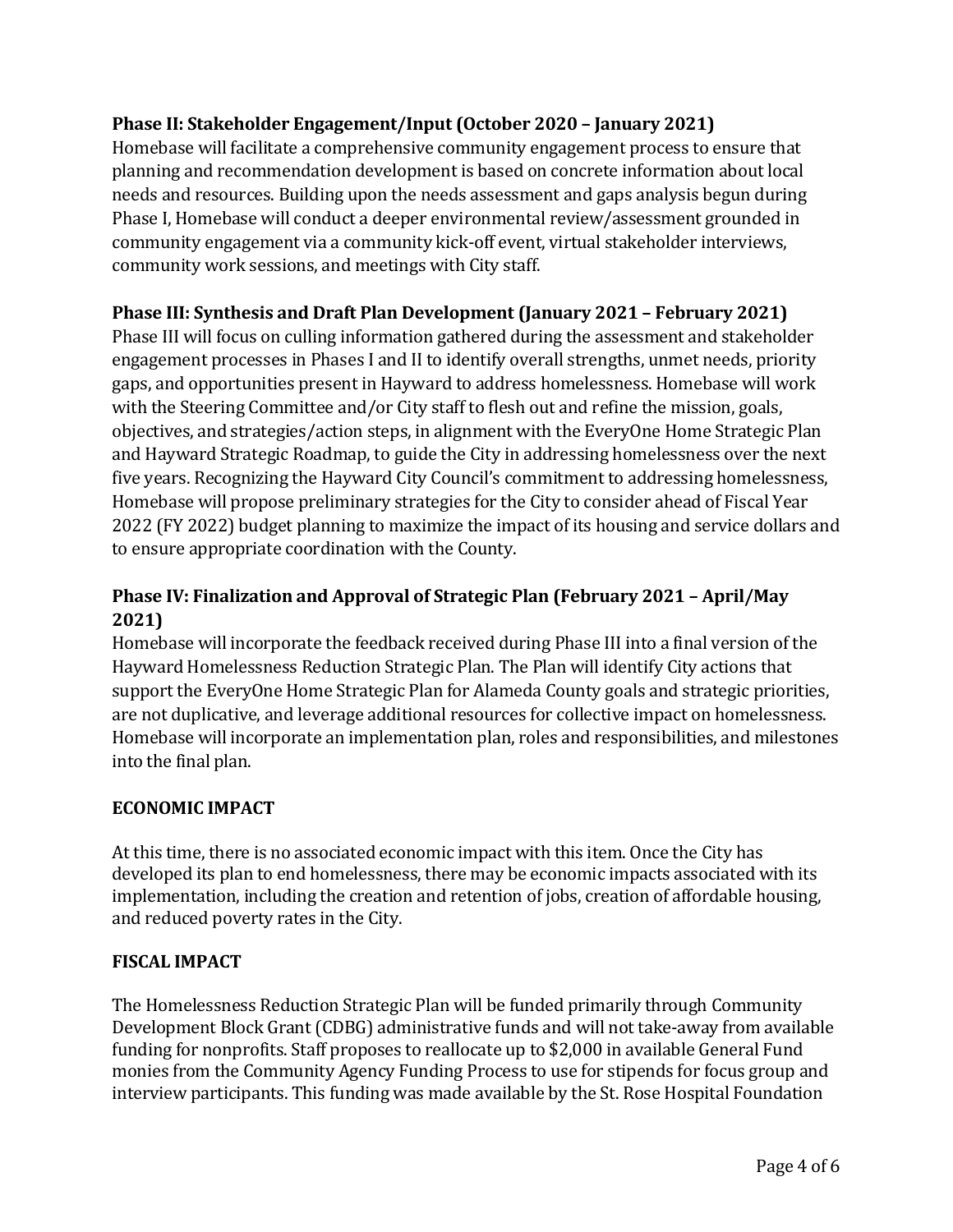FACES program, which will be unable to utilize their grant this year due to the impacts of COVID-19.

| <b>ITEM</b>                           | <b>AMOUNT</b> | <b>FUNDING SOURCE</b> |
|---------------------------------------|---------------|-----------------------|
| <b>Total Project Budget</b>           | \$99,953      | <b>CDBG</b>           |
| Focus group and interview<br>stipends | \$2,000       | <b>General Fund</b>   |
|                                       | <b>Total</b>  | \$101,953             |

### **STRATEGIC ROADMAP**

This agenda item supports the Strategic Priority of Preserve, Protect & Produce Housing. Specifically, this item relates to the implementation of the following project(s)

Project 2, Create a Homelessness Reduction Strategic Plan

Part 2.a: Create a Homelessness Reduction Strategic Plan modeled on an empowerment approach and best practices, as well as after Alameda County's EveryOne Home Plan

## **PUBLIC CONTACT**

On February 4, 2020, staff presented a Homelessness Update to the Hayward City Council. 5 During this presentation, staff shared preliminary plans for developing a five-year homelessness reduction plan. Staff intends to encourage and include the participation of individuals with lived experience, homeless services providers, and other community stakeholders in the development of the City's plan to end homelessness.

## **NEXT STEPS**

 $\overline{a}$ 

If Council approves this recommendation, staff will execute an agreement with Homebase to provide homelessness reduction strategic planning services and create the City of Hayward Homelessness Reduction Five Year Strategic Plan.

| <b>TASK</b>                                 | <b>TIMEFRAME</b>               |  |
|---------------------------------------------|--------------------------------|--|
| Phase I: Assessment of Existing Systems and | October 2020 - December 2020   |  |
| Services                                    |                                |  |
| Phase II: Stakeholder Engagement/Input      | October 2020 - January 2021    |  |
| Phase III: Synthesis and Draft Plan         | January 2021 - February 2021   |  |
| Development                                 |                                |  |
| Phase IV: Finalization and Implementation   | February 2021 - April/May 2021 |  |
| Suggestions                                 |                                |  |

<sup>5</sup> February 4, 2020 Hayward City Council meeting, [https://hayward.legistar.com/LegislationDetail.aspx?ID=4321500&GUID=2A65C2DC-C510-4662-AF34-](https://hayward.legistar.com/LegislationDetail.aspx?ID=4321500&GUID=2A65C2DC-C510-4662-AF34-BE7A0FF18D7B&Options=&Search=) [BE7A0FF18D7B&Options=&Search=](https://hayward.legistar.com/LegislationDetail.aspx?ID=4321500&GUID=2A65C2DC-C510-4662-AF34-BE7A0FF18D7B&Options=&Search=)